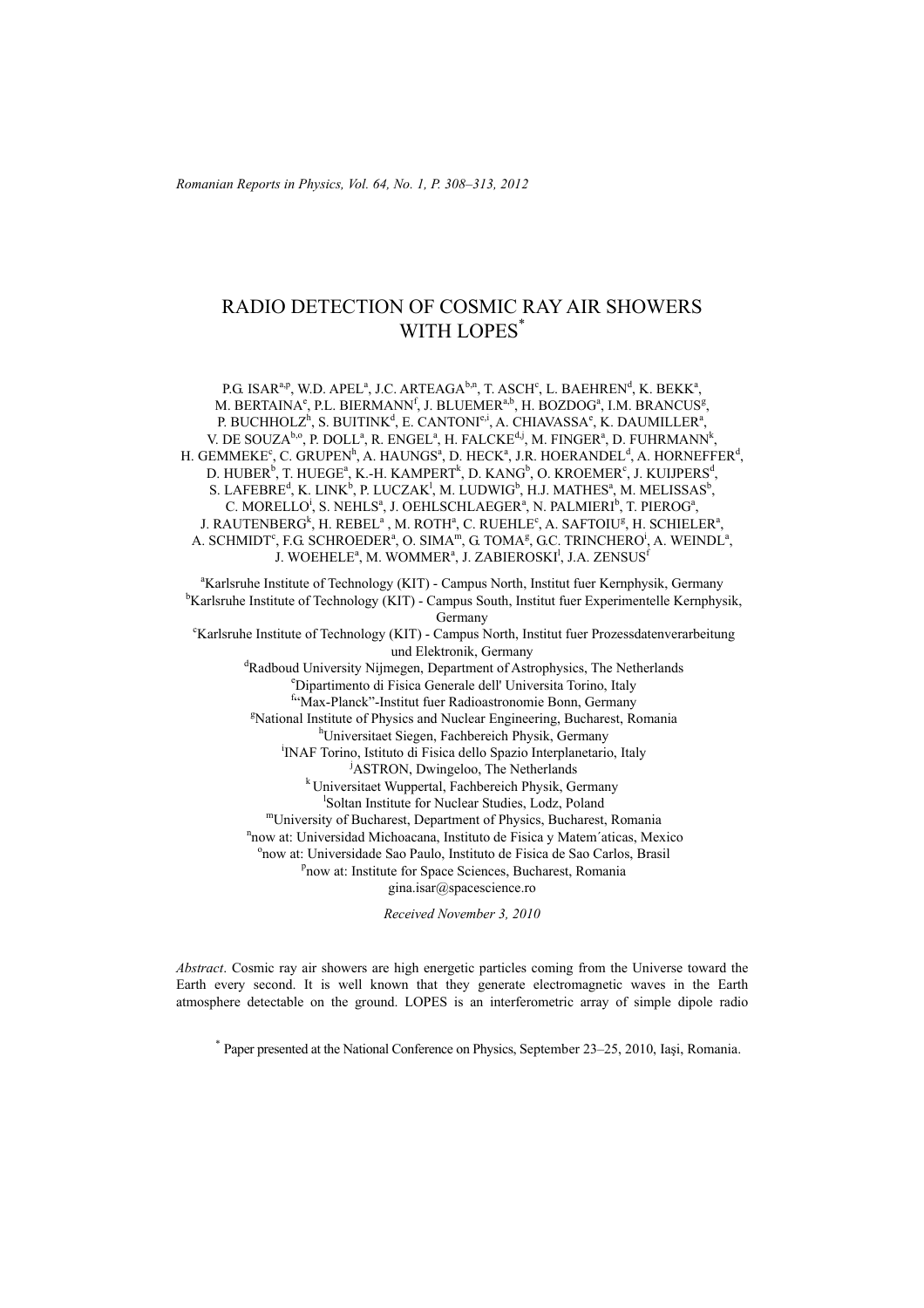antennas designed to measure radio signals initiated by cosmic air showers. It is working in coincidence with the particle detector array KASCADE-Grande at Karlsruhe Institute of Technology (KIT), campus North, from where receives the well-reconstructed shower observables. Determination of the emission mechanism is an important issue for LOPES, and here polarization measurements can play an important role. For first hints towards the verification of the radio emission mechanism, a comparison between measured data and an analytical approach is elaborated.

*Key words*: cosmic ray air showers, radio emission, polarization.

#### **1. INTRODUCTION**

When a primary cosmic ray particle of sufficiently high energy coming from the Universe penetrates the Earth's atmosphere it produces by cascading interactions the so-called extended air showers of charge and neutral particles. Various components form the shower body, an avalanche of millions of particles which move coherently through the Earth's atmosphere. Moreover, different detectors have been deployed worldwide to record shower observables [1, 2, 3]. The propagation of dominant component of charged particles (mainly electrons and positrons) is influenced by deflections due to the Earth's magnetic field which effectively creates electric dipoles inducing radio waves detectable on the ground. This synchrotron radiation has been proposed to be dominant in the generation of the radio signals. We speak about "geo-synchrotron effect". The first observations of radio emission from extended air showers goes back to the sixties of the last century, but at that time the effect could not be uniquely established due to the lack of suitable electronic devices [4].

In our days, we have a revival of the study, because of the ability to use for the detection advanced and reliable electronic devises. The LOPES experiment has been designed to prove experimentally the existence of such an air shower phenomenon [5]. It is collocated at the KIT Campus North with the air shower detector array KASCADE-Grande [6]. The particle detector array provides the trigger information with the well reconstructed shower observables, the core location and the direction of the shower incidence, in particular also informing about the primary shower energy in the range of  $10^{16}$ – $10^{18}$  eV. The LOPES experiment is an array of digital antennas (absolutely amplitude calibrated [7]) working in the 40–80 MHz frequency range. In the beginning the main goal was the 'proof-of-principle', and studies of the characteristic features of the radio signal and of the radio emission mechanism. In 2004, the initial measurements were performed with 10 East-West-orientated antennas, lately the array has been extended with 20 more antennas to increase the sensitivity, but in 2006 the set-up has been modified to performing dual-polarization measurements (15 EW, 15 NS) until 2009, and thus recording the more complete information of the radio signal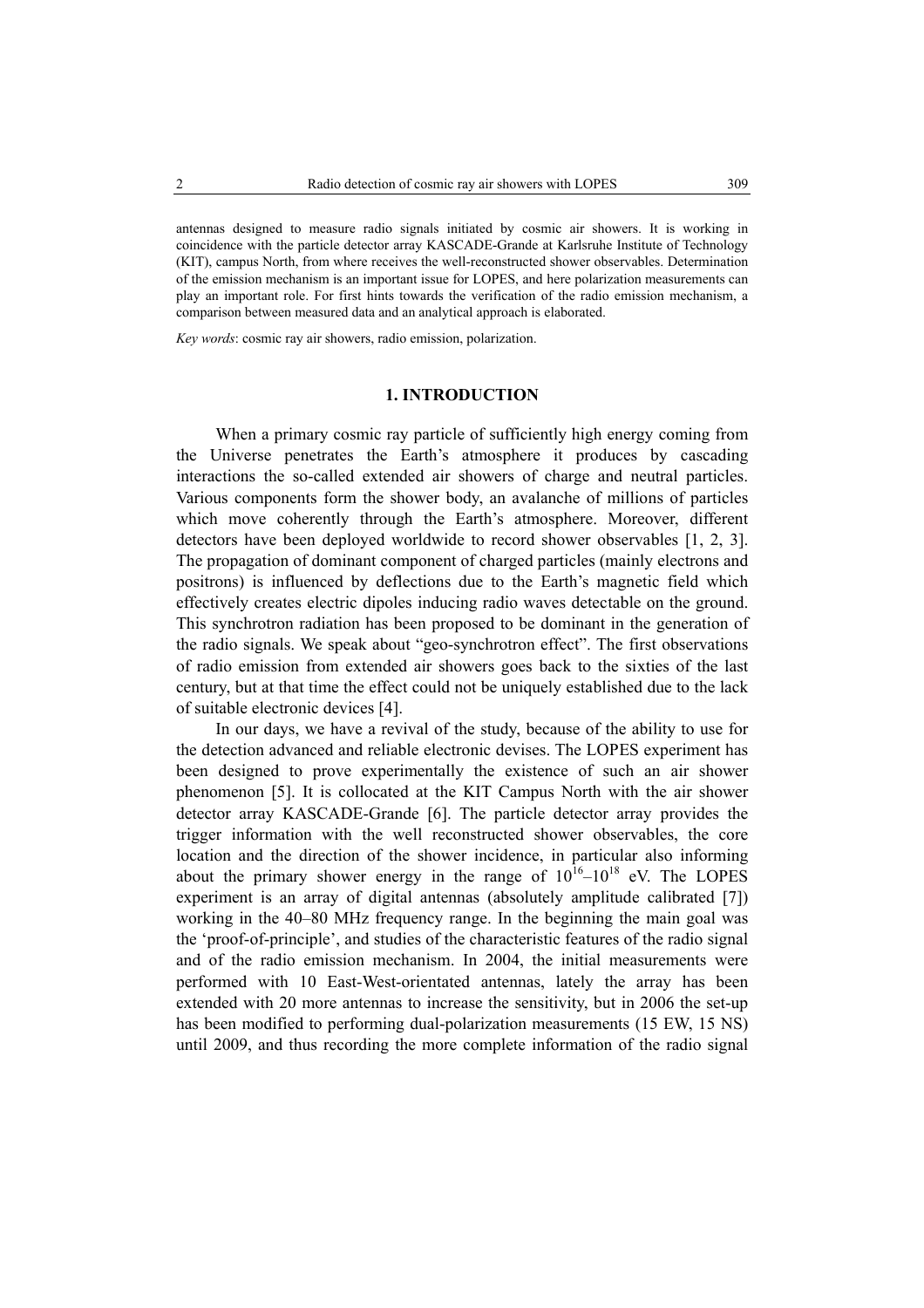[8, 9]. Within dual-polarization measurements and corresponding analysis, the intention of this work is to demonstrate that the geomagnetic effect is the dominant mechanism for the radio emission in extended air showers.

### 1.1. MOTIVATION – WHY POLARIZATION MEASUREMENTS?

If the main mechanism in the generation of the radio emission form cosmic air showers is the geomagnetic effect, the so-called geomagnetic angle must be of influence. The geomagnetic angle is the angle between the direction of the shower incidence and the direction of the Earth magnetic field. According to a Monte Carlo simulation approach of radio emission from air showers [10], the radio emission is expected to be highly linearly polarized, perpendicular to the shower axis and to the Earth magnetic field. Simulations predict radio signal recordable in both polarization directions, EW and NS, and thus having both components equipped in the LOPES setup, the complete radio signal can be measured and fully compared afterwards with the simulations, which verifies directly the nature of the emission mechanism of radio emission from cosmic ray air showers.

### **2. MEASUREMENTS**

As example, in Fig. 1 is shown an air shower event arriving from the North direction (with a zenith angle of 6 degrees) and of high primary energy above  $10^{17}$  eV, the effective energy in radio, which shows detection in both polarization components of the electric field, the EW and NS directions. The signal experiences a complex reconstruction procedure which mainly includes a Fast Fourier Transformation, a filtering in the effective frequency band, corrections for instrumental properties, suppressing of background noise (because of measuring in a working area). Having a digital antenna array, by interferometric crosscorrelation a beam into the direction of the air shower incidence given by the KASCADE-Grande is formed. The beam forming is optimized by three shower parameters: azimuth, zenith of incidence and curvature radius of the wave front, and so the pulse height is maximized. Thus, the coherence of the signal is achieved for each polarization component separately, occurring at a similar time. Data from pairs of antennas are multiplied, the resulting values are averaged, and afterwards the square root is taken while preserving the sign. We call it the cross correlation beam (CC-beam). It is fitted with a Gaussian function separately for each polarization component. The resulting values (the height of the Gauss fit) represent the radio observables used further in the analysis.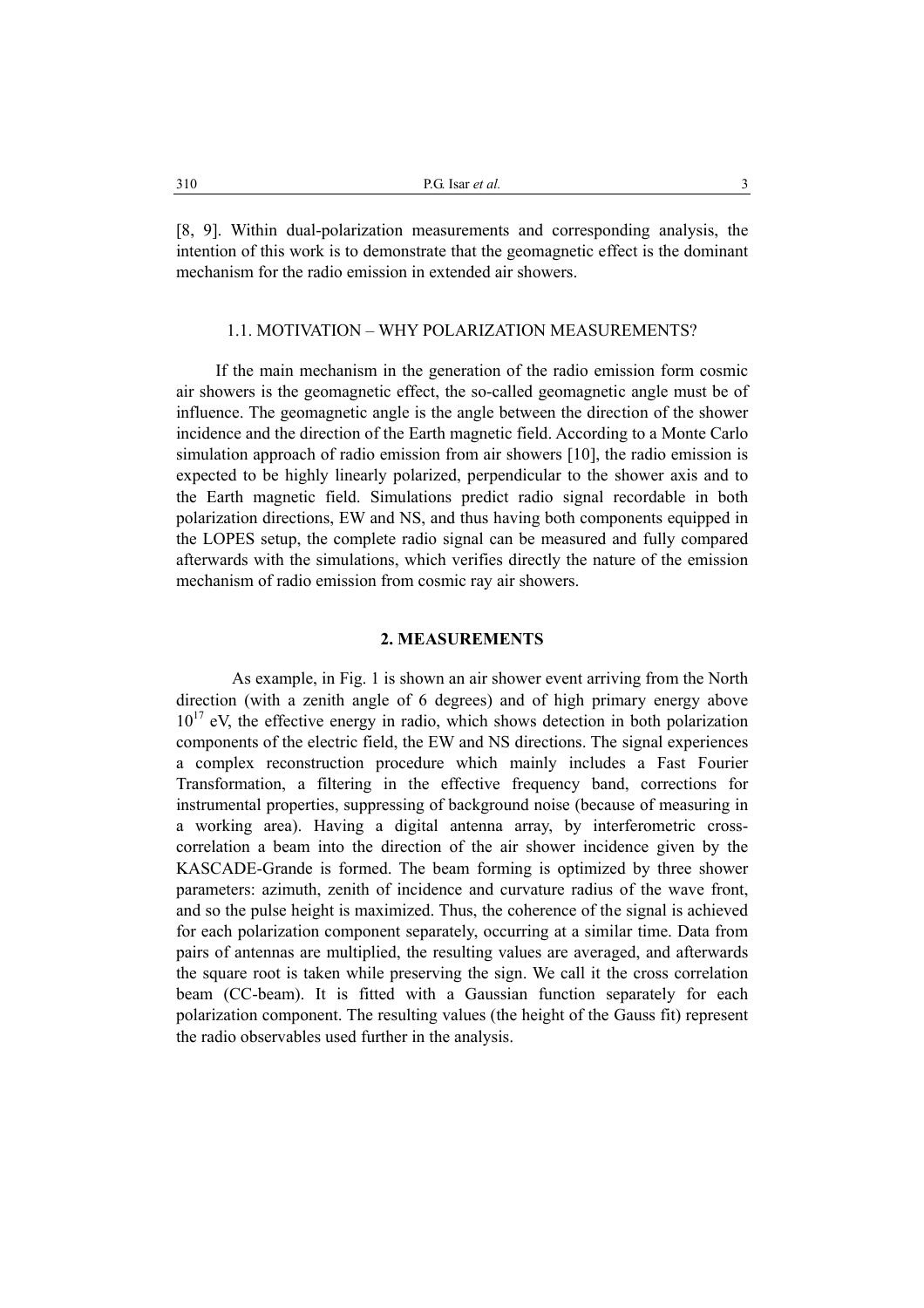

Fig. 1 – An air shower event showing signal in both polarization components.

For selected data of further processing of observed radio emission, air showers of primary energy above  $10^{17}$  eV are preferred, in order to avoid any effects in radio. The triggered air showers (about 2 per min.) by the KASCADE array (10 out of 16 clusters to be fired) are required to have high electron sizes  $N_e > 10^5$  and muon numbers  $N_{mu} > 10^6$ . But, as not every selected air shower event is accompanied by a radio pulse recorded by the LOPES experiment, one has to select reliable events by validating the following aspects: existence of a pulse, coherence of the pulse and position in time of the pulse in all antennas. The KASCADE data-set consists mostly of events with primary energy below  $10^{17}$  eV; consequently, the expected signal strength is relatively low, and the signal-to-noise ratio has large variations, depending on the shower geometry and the core position of the selected events. However, for the present analysis of the radio signal, besides the primary energy above  $10^{17}$  eV, no cut on other shower observables is considered, except zenith angles below 40 degrees and large signal-to-noise ratio above 4. These quality cuts give high accuracy in the reconstruction of the EAS observables.

## 2.1. A THEORETICAL APPROACH IN COMPARISON WITH MEASURED DATA

 In a simplified model the synchrotron radiation produced near the axis of the particle motion is proportional to the cross product  $\vec{v} \times \vec{B}$  the Lorentz force, where  $\vec{v}$  is the direction of the air shower and  $\vec{B}$  the Earth's magnetic field. This vector product reproduces the qualitative results, and can express the expectations of the polarization responses in each component of the *E*-field [8]. The azimuth dependencies emphasize that showers with strongest signals will be registered perpendicular to the Earth magnetic field. It means, the EW polarization component is dominantly detected in the Northern direction and the NS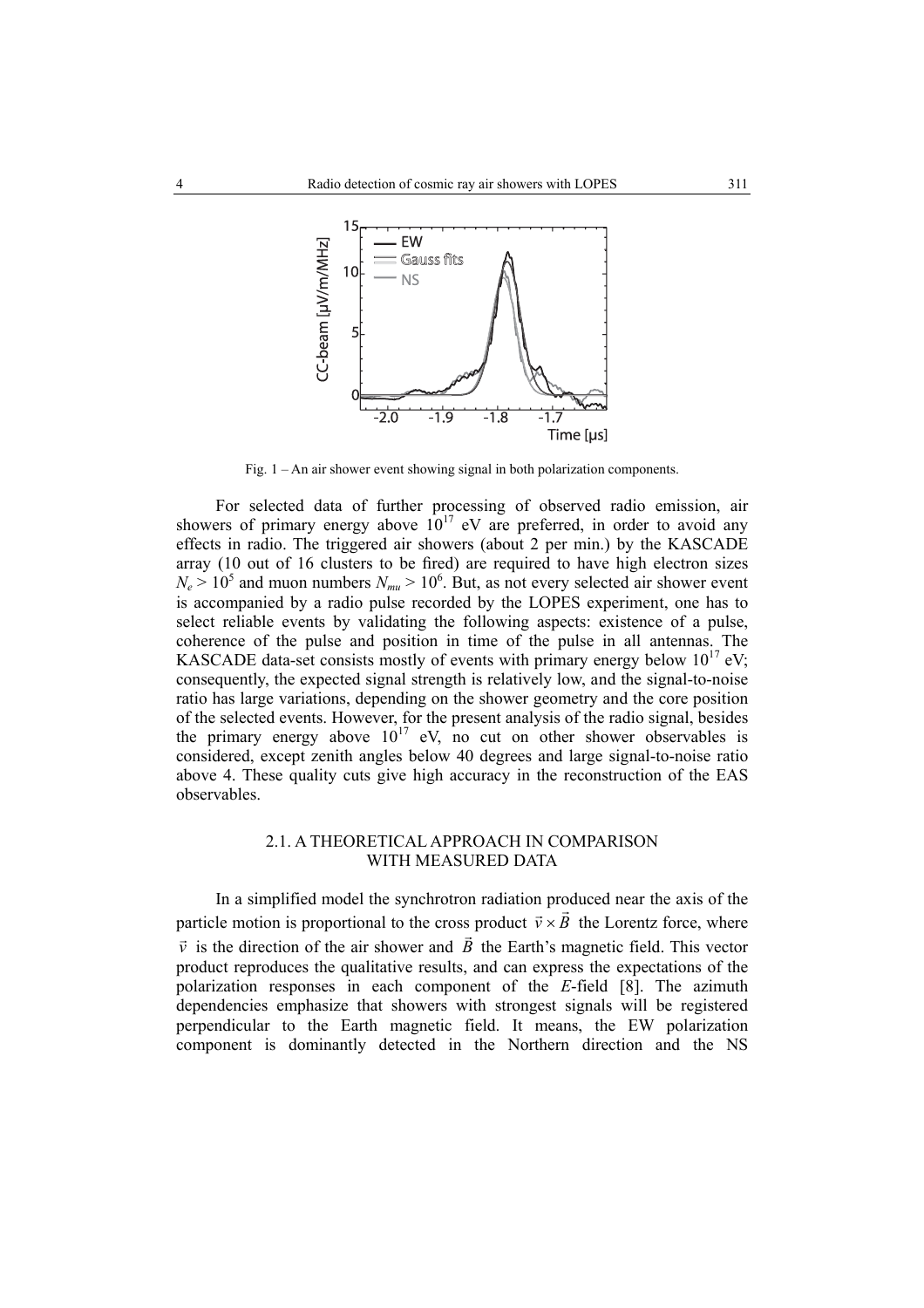polarization component is expected in the East and West directions. Characteristic features are found in the ratio between the NS and EW projections of the total vector cross product in dependency with azimuth and geomagnetic angles. The aim here is to see whether these feature characteristics are also seen in measured data. We adopt this ratio in order to be independent from common factors (*e.g.* the total signal strength or any additional shower observables). 99 events measured with the dual-polarization antennas, triggered by the particle detector array KASCADE within 90 m radius, are used for this verification. They are ascribed to a primary energy above  $10^{17}$  eV, and have zenith angles between 0–40 degrees, and of large signal-to-noise ratio. Mean values with their root-mean-square of the distributions are shown on a linear scale in Fig. 2. Full circle represents the model applied to the measured shower geometry and open circle represents the measurement. For values larger than 1, the detection of NS polarization direction is dominant. Otherwise, for values below 1, the detection of EW polarization direction is dominant. One can see that there is a relatively good agreement between MODEL and DATA, except for the North and South directions. But, the deviations seen in North and South could be considered as remaining contribution to the radio emission, which could, for example, be associated with the negative charge excess developed in the shower, *i.e.* the number of moving electrons can exceed through the annihilation of the positrons by some 10–20%. It depends on the mass and primary particle energy.



Fig. 2 – Comparison between geomagnetic model (applied to measured shower geometry) and data.

#### **4. CONCLUSIONS**

The result gives a strong indication of the geomagnetic origin of the radio emission from air showers as dominant. Still the origin and the quantity of the other non-geomagnetic effect contributing to the radio emission it is not fully clarified yet. Thus, further investigations on both measurements and full detector simulations are considered, in order to verify the radio emission mechanism(s).